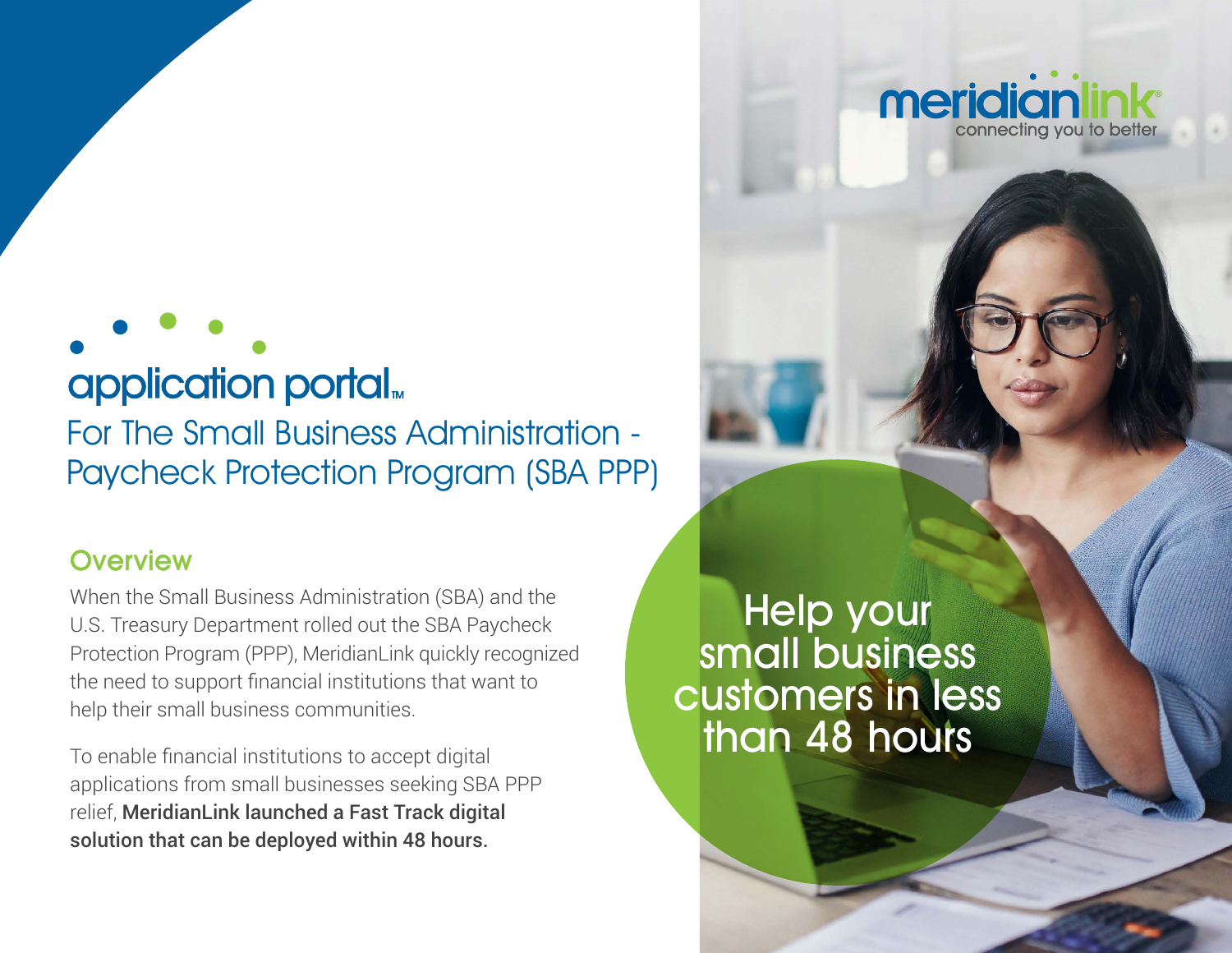

### The Problem

The U.S. Government acted swiftly to support small business owners and their employees by passing the CARES Act. The unintended consequence was an inability to support the instant and massive amount of interest from small business owners from across the Country. This quick timeline left financial institutions little time to develop tools or processes to address the demand.

### Key Challenges Faced

- Inflexible processes
- Lengthy onboarding time
- Manual PPP eligibility checks
- Limited digital options for loan applications
- Confusing or lack of document management system
- Time-consuming loan information upload into SBA platform.

# The Solution

The MeridianLink SBA PPP Fast Track product empowers financial institutions to accept digital loan applications from online and mobile sources quickly and easily. The simple 3-step SBA PPP loan application can be accessed through a link or a QR code that is generated straight from the system. The solution enables e-signatures, secure document uploads, and integration with the SBA E-Tran submission platform.

The solution processes the inflow of applications from various sources, such as online forms, email, mobile phone, and more. The powerful rules matrix automates the workflow so SBA PPP loan apps can be auto-routed, leading to faster and more accurate management of loan applications.

**Contract of the Thank you** guys for the quick turn around on this. You guys truly are the definition of a partner, not just another vendor.<sup>99</sup>

Patrick Wiginton America's First Federal Credit Union

application portal. | For The Small Business Administration - Paycheck Protection Program (SBA PPP)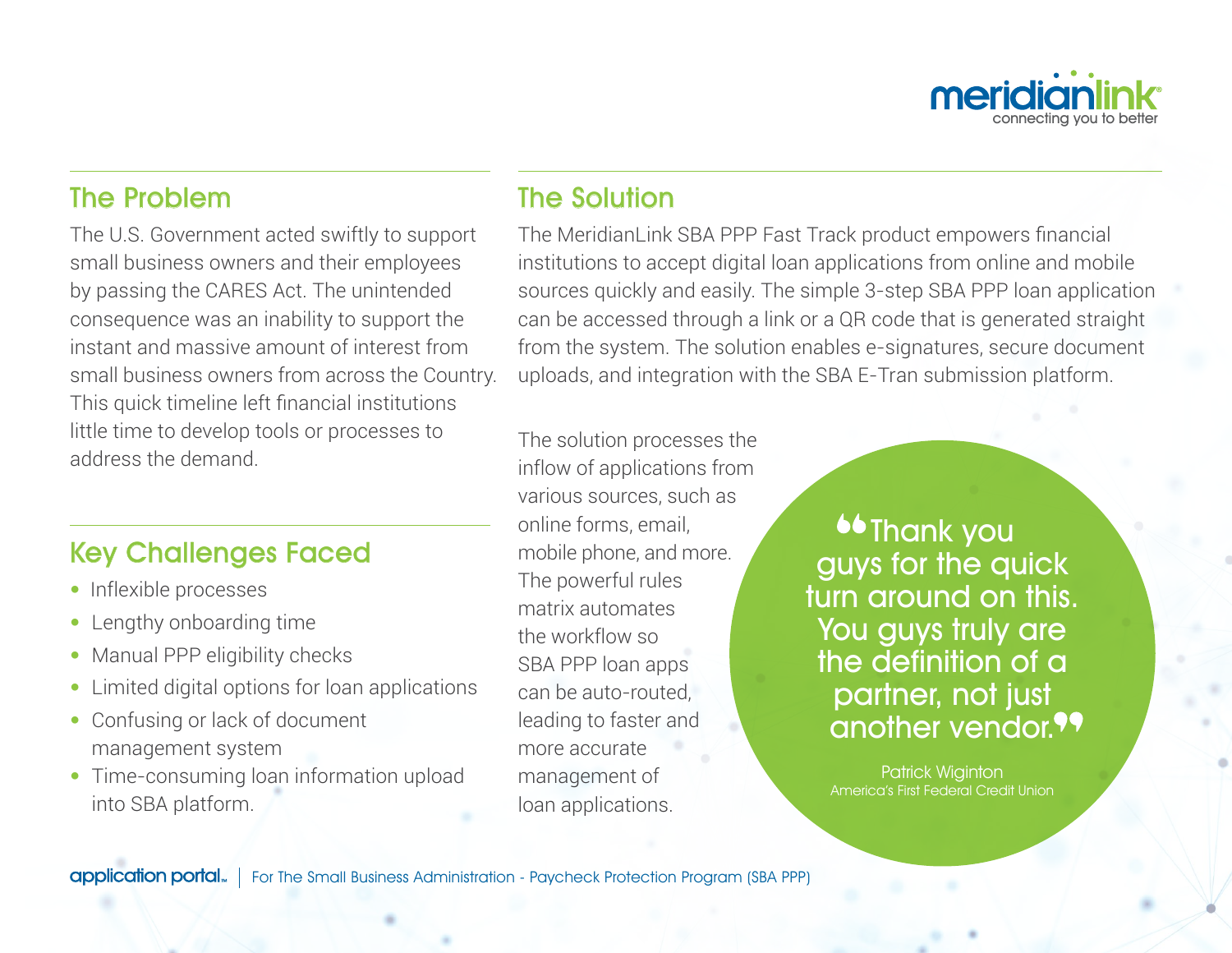

# Easy and Flexible End-to-End Origination Solution for the SBA Payment Protection Program



application portal... For The Small Business Administration - Paycheck Protection Program (SBA PPP)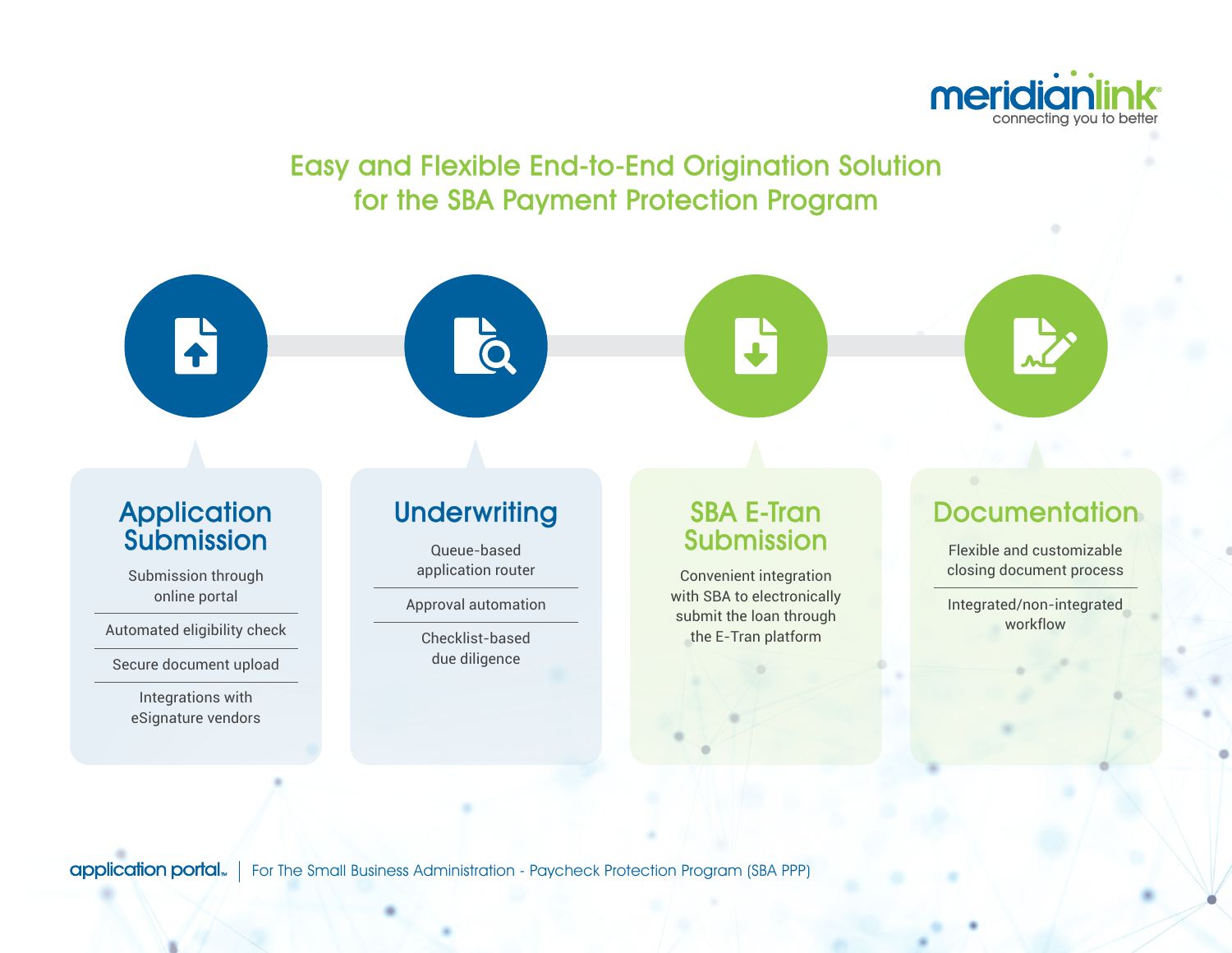

# Product Functionality



#### Turnkey solutions

Optimized experiences using best practices enables a plug-and-play implementation.



### Multi-channel initiation

Support submission and initiation requests from online sources, scanned paper applications, phone applications or drive-through applications.



### Automated eligibility control

Upon application submission, the automated PPP eligibility check is initiated and immediately alerts the applicant if they do not meet the minimum requirements.

#### Document management

Support any documents the financial institution requires in order to meet eligibility requirements. Automatically archives documents for future retrieval.



### Powerful rule matrix

Automate the workflow so SBA PPP loan applications can go into a specific queue and be given high priority attention.



#### Simplified application process

Leverage an easy 3-step application process to onboard customers in a seamless manner.



#### Status tracking

Never lose track of where the loan is in the process.



#### Comprehensive reporting

Generate comprehensive reports for informed decision-making.

**application portal**. | For The Small Business Administration - Paycheck Protection Program (SBA PPP)